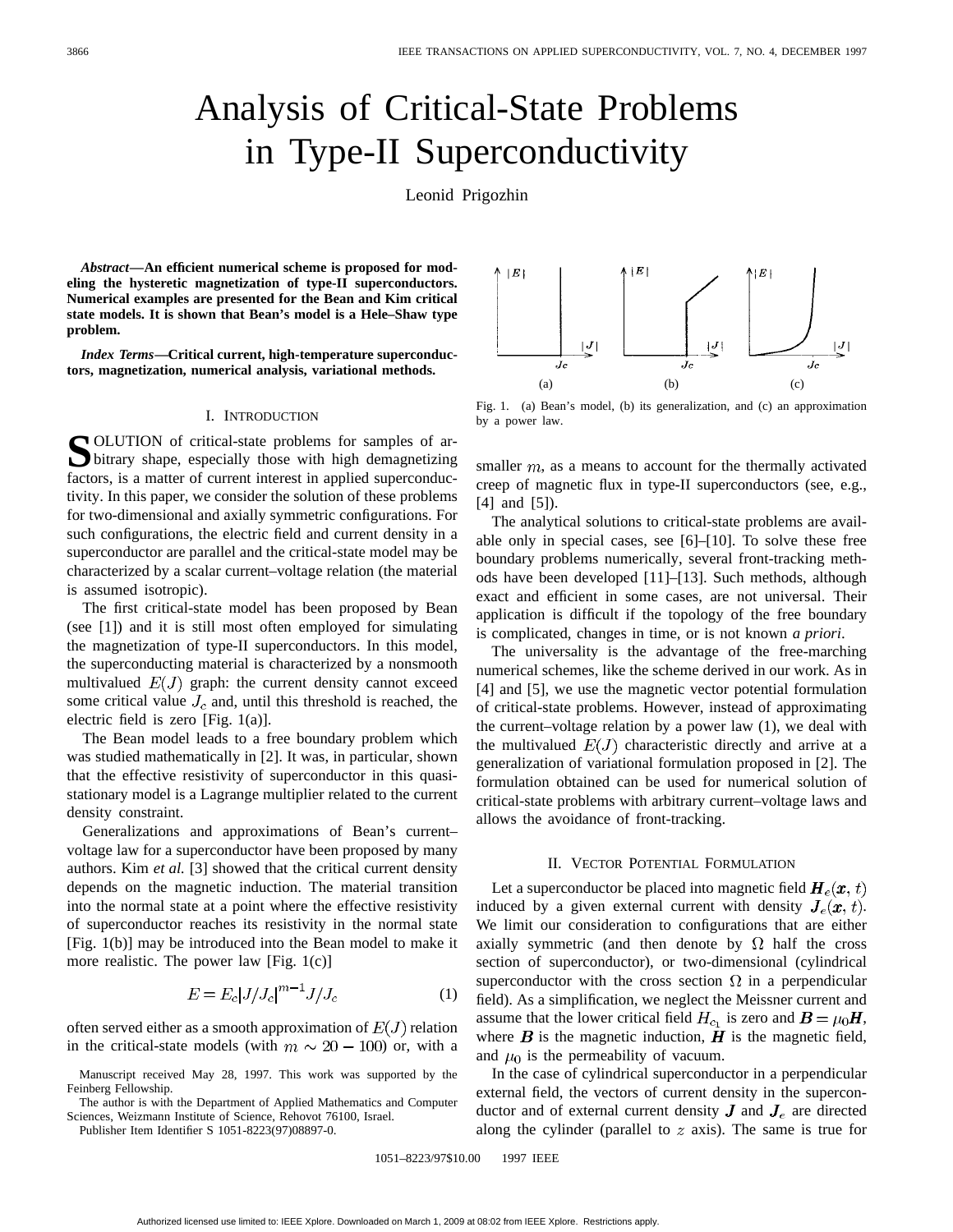the magnetic vector potential  $\mathbf{A} = \mathbf{A}_i + \mathbf{A}_e$  if the potentials of induced and external currents  $A_i$  and  $A_e$  are chosen as convolutions of the current densities  $\bm{J}$  and  $\bm{J}_e$  with the Green's function of Laplace equation  $\mathcal{G} = -(1/2\pi) \log(|x - x'|)$ 

$$
A_i = \mu_0 \int \mathcal{G}(\mathbf{x}, \mathbf{x}') \mathbf{J}(\mathbf{x}', t) d\mathbf{x}'
$$

$$
A_e = \mu_0 \int \mathcal{G}(\mathbf{x}, \mathbf{x}') \mathbf{J}_e(\mathbf{x}', t) d\mathbf{x}'. \tag{2}
$$

This choice corresponds to the Coulomb gauge  $\nabla \cdot \mathbf{A} = 0$  and A satisfies the equation

$$
-\Delta A = \mu_0 (J + J_e). \tag{3}
$$

Inside the superconductor, the electric field  $E$  is induced by the movement of magnetic vortices and is parallel to the current density. This field can be expressed via the vector and scalar potentials [14]

$$
E = -\partial_t A - \nabla V. \tag{4}
$$

Since both  $E$  and  $A$  are directed along the  $z$  axis and do not depend on  $z$ , this equation can be satisfied only if  $\nabla V = C(t)\mathbf{e}_z$  and so (4) becomes scalar. Specifying the current–voltage law for the superconductor and taking (2) into account, we obtain

$$
E + \partial_t (A_i[J] + A_e) = -C(t), \qquad E \in E(J). \tag{5}
$$

Although the cylinder is supposed to be long, its length is finite. Therefore, if no transport current is fed into the superconductor, the current in the positive direction of the  $z$ axis must return as a negative current. The additional condition

$$
\int_\Omega\,J=0
$$

fixes the time-dependent constant  $C(t)$ .

Problems in which the applied transport current  $I_{tr}(t)$  is not zero are also of much practical interest for this configuration. In such cases,  $C(t)$  is determined by the condition

$$
\int_{\Omega} J = I_{\text{tr}}(t). \tag{6}
$$

In axisymmetric case, we use the cylindrical coordinates  $(r, z, \phi)$  and  $\mathbf{x} = (r, z)$  as coordinates of cross section points. The function  $G$  in (2) can be expressed using the complete elliptic integrals of the first and second kind,  $K(k)$  and  $E(k)$ 

$$
\mathcal{G} = \frac{1}{\pi k} \sqrt{\frac{r'}{r}} \left\{ K(k) \left( 1 - \frac{k^2}{2} \right) - E(k) \right\}
$$

where

$$
k^{2} = \frac{4rr'}{(r+r')^{2} + (z-z')^{2}}.
$$

Equation (4) is scalar also in this case, since only the  $\phi$ th coordinates of  $J$ ,  $A$ , and  $E$  are nonzero. It is not difficult to see that now  $\nabla V = \{C(t)/r\}$ **e**<sub> $\phi$ </sub> and we must choose  $C(t) = 0$ , because otherwise the electric field becomes infinite at  $r = 0$ . Thus we obtain the following formulation for the axisymmetric critical-state problems:

$$
E + \partial_t (A_i[J] + A_e) = 0, \qquad E \in E(J). \tag{7}
$$

Additionally, the initial current density must be given

$$
J|_{t=0} = J_0(\mathbf{x}).\tag{8}
$$

Several remarks about the formulations obtained seem appropriate.

Equations  $(5)$ ,  $(6)$ ,  $(8)$ , and  $(7)$ ,  $(8)$  should be solved only inside the superconductor, where the current–voltage relation is determined by a critical-state model. The electric field in the exterior space is irrelevant and remains undetermined.

If the electric field in a superconductor were determined by the local values of current density in a unique way, as is true for the current–voltage law on Fig. 1(c), we could write  $E = E(J)$  in (5) and (7). Brandt [4], [5] used the power law approximation (1) with  $m \gg 1$  to simulate numerically the Bean-like magnetization of a rectangular bar in a perpendicular applied field. The convergence of such powerlaw approximations to the Bean model, as the power  $m$  tends to infinity, is an interesting question which we discuss at the end of this paper.

Generally, the model  $E(J)$  dependence may be multivalued [see Fig. 1(a) and (b)]. Provided this law is a monotone graph, the solution of critical-state problem may be sought as a pair of functions  $\{E, J\}$  satisfying (5), (6), (8) or (7), (8).

For zero transport current, (6) is almost automatically satisfied with  $C(t) = 0$  in (5) if the cylinder cross section is symmetric and the external field uniform. (Assuming the external field is induced by two parallel sheets of currents, one has only to place the superconductor symmetrically between the two sheets, then the condition  $\int J = 0$  is a consequence of the problem's symmetry.) Only such problems have been considered in [4], [5], and [15], where (6) has not been formulated explicitly.

Applying the Laplace operator to (5), using (3), and taking into account that  $J_e$  is zero inside the superconductor, we obtain

$$
u_0 \partial_t J - \Delta E = 0, \qquad E \in E(J). \tag{9}
$$

This nonlinear differential equation looks simpler than the integro-differential relation (5). However, unlike this relation, the differential equation contains no information about the external field and transport current and has to be coupled with a nonlocal boundary condition (see below) or solved jointly with an exterior problem defined in an infinite domain. The latter method was proposed in [16] and recently realized in [17] for the same geometry as in [4] but with the constitutive laws as on Fig. 1(a) and (b). To make the calculations feasible, these multivalued  $E(J)$  graphs were approximated by functions having neither infinite nor zero slopes.

An interesting numerical procedure proposed in [18] is based on a dual approach, in which the inverse relation,  $J \in J(E)$ , is used. Since it is difficult to distinguish between small and strictly zero electric field values if they are found numerically, an approximation of this multivalued graph is necessary in this case as well (see also [19]).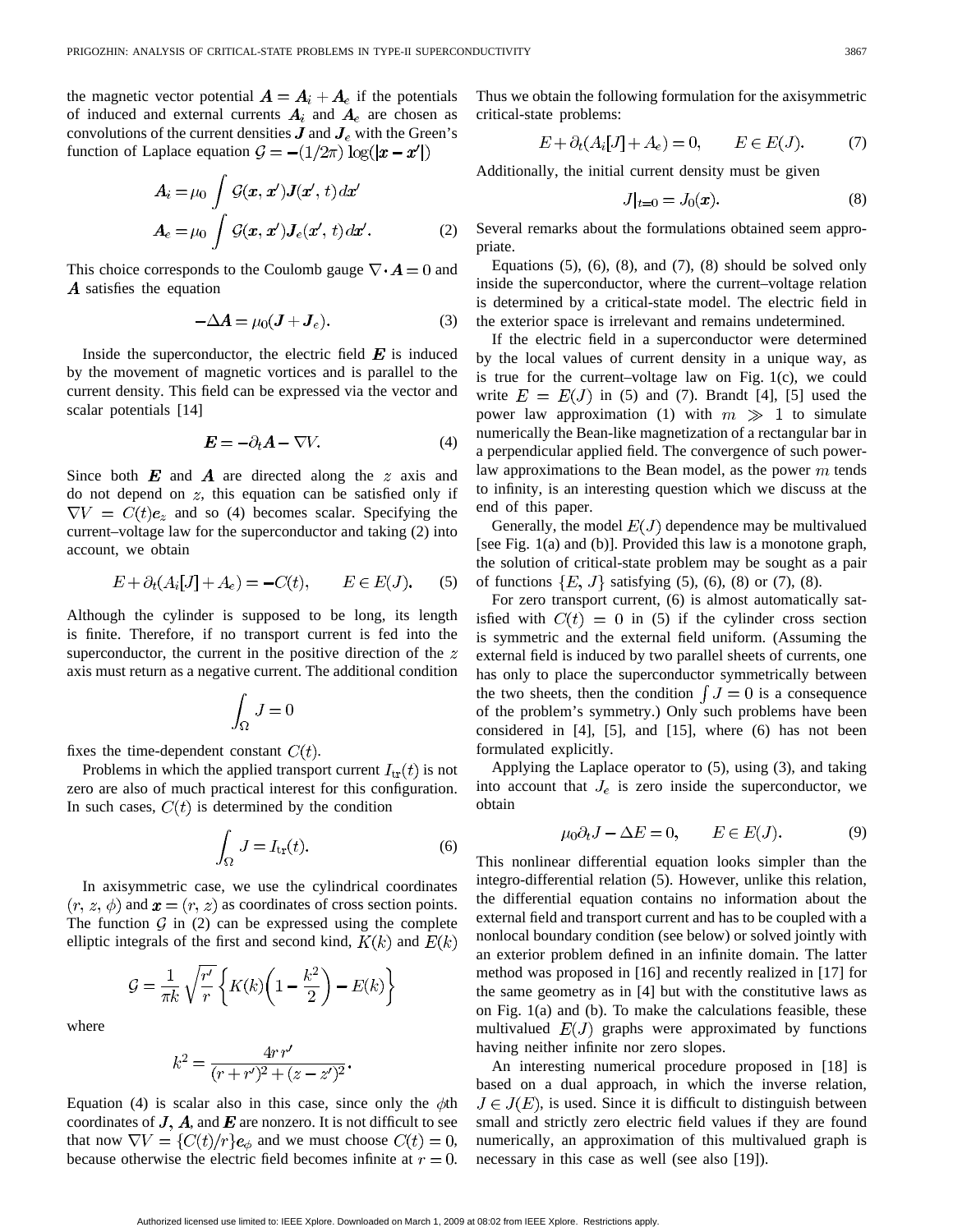The free-marching numerical schemes based on the vectorpotential formulation and mentioned above allow the solving of the critical-state problems. However, the rate of their convergence and the accuracy of solutions obtained can be sensitive to the parameters of approximation of a multivalued current–voltage law in the model of superconductor.

We will now present a numerical method that deals with these multivalued relations directly, without any approximation. Let us start with the Bean and Kim models.

#### III. THE BEAN AND KIM MODELS

According to the Bean model, the current density  $J$  in a superconductor satisfies the condition  $|J| \leq J_c$  and the electric field E is zero wherever  $|J| < J_c$ . For  $J = \pm J_c$ , this model gives  $E \in \pm [0, \infty)$  [see Fig. 1(a)]. Therefore, (5) simply means

$$
\partial_t A_i[J] + \partial_t A_e + C(t) \begin{cases} \geq 0 & \text{if } J = -J_c \\ = 0 & \text{if } |J| < J_c \\ \leq 0 & \text{if } J = J_c \end{cases}
$$

where  $C(t)$  is implicitly determined by (6). Let us define, for each time moment, the set of admissible current densities

$$
K = \left\{ \varphi(\mathbf{x}) : |\varphi| \le J_c, \int_{\Omega} \varphi = I_{\text{tr}} \right\}.
$$
 (10)

We suppose  $|I_{tr}| \leq J_c |\Omega|$ , and so the set K is not empty  $(|\Omega|)$ means the area of  $\Omega$ ). Obviously, for any  $\varphi$  from the set K

$$
\{\partial_t A_i[J] + \partial_t A_e + C(t)\}(\varphi - J) \ge 0
$$

everywhere in  $\Omega$ . Integrating this inequality and taking into account that  $\int \varphi = \int J = I_{tr}$ , we can reformulate the critical-state problem (5), (6), (8) with the Bean  $E(J)$  law as a variational inequality

$$
\begin{cases}\n\text{Find } J \in K \text{ such that} \\
(\partial_t A_i[J] + \partial_t A_e, \varphi - J) \ge 0 \text{ for all } \varphi \in K, \\
J|_{t=0} = J_0.\n\end{cases} \tag{11}
$$

Here  $(f, g)$  is the scalar product of two functions defined as  $\int_{\Omega} fg.$ 

For axisymmetric problems, the variational inequality may be written in the same form but with the set of admissible functions

$$
K = \{ \varphi \colon |\varphi| \le J_c \} \tag{12}
$$

and the scalar product of two functions defined as  $\int_{\Omega} rfg$ .

It may be noted that, although the variational formulations where the solution is sought as an extremal point of some functional are much more familiar, the variational inequalities do appear in many problems of mechanics and physics containing a unilateral constraint or a nonsmooth constitutive relation (see [20]).

A similar formulation is readily obtained for the Kim model, in which the critical current density depends on the magnetic field:  $J_c = J_c(|H|)$ . Provided the current density J is known, one can find the magnetic field via the Biot–Savart law. Hence,  $H = H[J]$  and the set of admissible functions in the variational inequality,  $K$ , itself depends on the unknown solution. This is an additional nonlinearity: we need to find J such that it belongs to  $K[J]$  and the inequality in (11) holds for all functions  $\varphi$  from  $K[J]$ . Such problems are called quasi-variational inequalities.

The numerical methods for variational inequalities are well developed [21]. We refer to [15] for the details of our numerical procedure and the comparison of numerical and analytical solutions. Here we describe briefly this numerical scheme and present some more interesting examples.

If  $K = K[J]$ , the finite-difference approximation of (11) in time leads, for each time layer, to the stationary quasivariational inequality

Find 
$$
J \in K[J]
$$
 such that  
\n
$$
(A_i[J] - A_i[\hat{J}] + A_e - \hat{A}_e, \varphi - J) \ge 0
$$
\nfor all  $\varphi \in K[J]$ \n(13)

where  $\hat{J}$  and  $\hat{A}_e$  are the values taken from the previous time layer. It can be shown that the inequalities (13) are equivalent to optimization problems with an implicit constraint

$$
\mathcal{F}[J] = \min_{\varphi \in K[J]} \mathcal{F}[\varphi] \tag{14}
$$

where

$$
\mathcal{F}[J] = \frac{1}{2}(A_i[J], J) - (A_i[\hat{J}] - A_e + \hat{A}_e, J)
$$

is a quadratic functional.

To solve (14), we apply an iterative scheme,

$$
\mathcal{F}[J^{(n+1)}] = \min_{\varphi \in K[J^{(n)}]} \mathcal{F}[\varphi]
$$
 (15)

and discretize (15) in space using the method of finite elements (piecewise constant elements are most convenient here). Finally, we solve numerically the resulting problems of convex programming.

To calculate the constraint in (15), it is necessary to find first the magnetic field corresponding to current density from the previous iteration,  $J^{(n)}$ . This can be done (for each finite element) by simply summing up the fields induced by the currents of other elements and adding the field of external current. These iterations are not needed for the Bean model, since the critical current density in this model is fixed.

For axisymmetric problems, where only the point-wise current density constraint should be taken into account [see (12)], the optimization problem (15) can be efficiently solved using a modification of the point relaxation method [15]. In the cylindrical case, where an additional integral constraint arises [see (10)], this algorithm can be combined with the Lagrange multiplier method to resolve all constraints iteratively. At the ith iteration, given the Lagrange multiplier  $C = C<sup>i</sup>$ , the point relaxation method is used to determine  $J^i$ , the minimal point of

$$
F[J] + C\left(\int_{\Omega} J - I_{\text{tr}}\right)
$$

on the set of functions satisfying the current density constraint  $|J| \leq J_c$ . Then a new approximation to the Lagrange multiplier  $C$  is calculated in accordance with

$$
C^{i+1} = C^i - \kappa \left( \int_{\Omega} J^i - I_{\text{tr}} \right) \tag{16}
$$

where  $\kappa$  is a constant. These iterations are performed until the integral condition is satisfied with the given tolerance.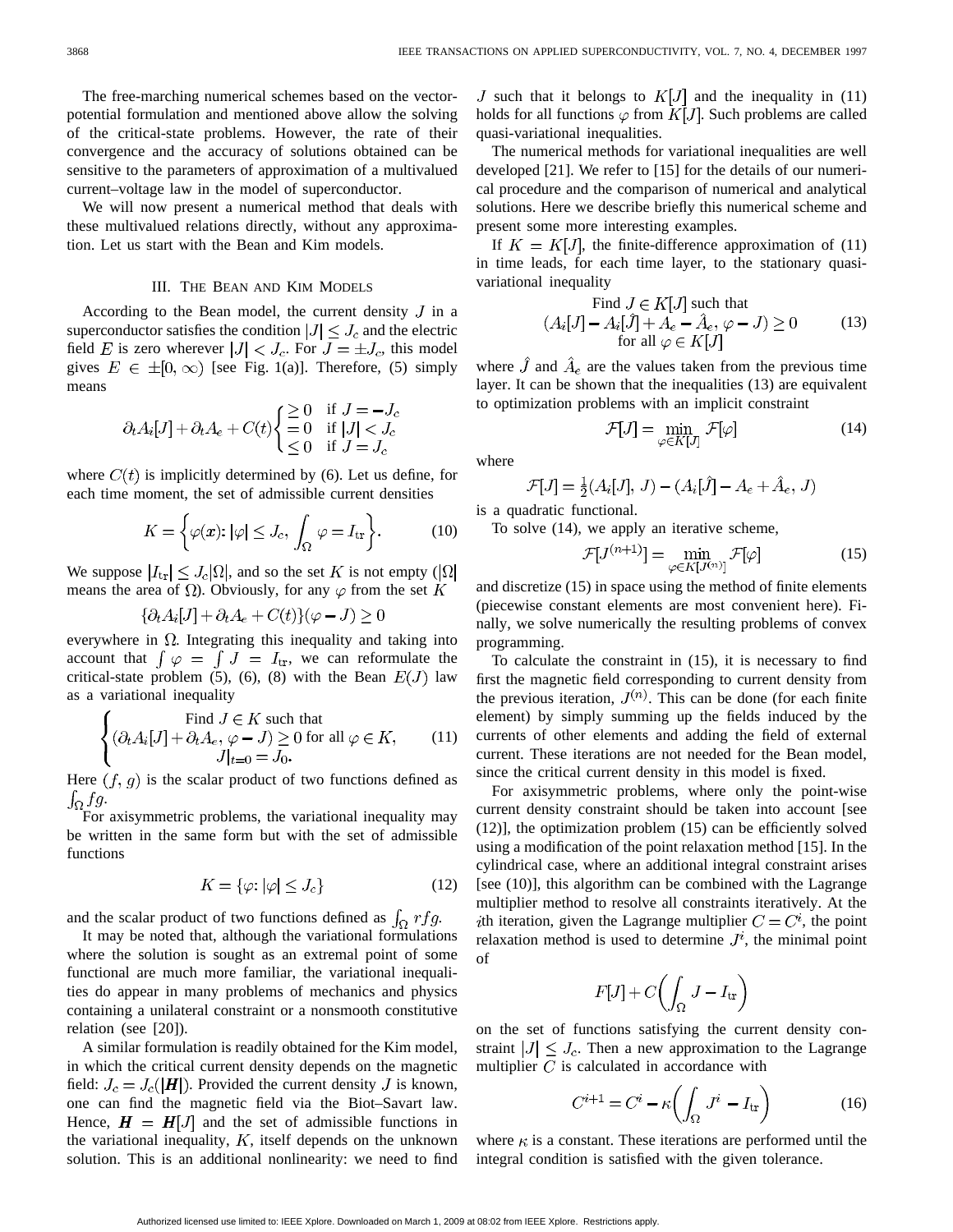

Fig. 2. Normalized current density  $J/J_{c0}$  computed using Kim's model  $[J_c = J_{c0}H_K/(H + H_K), H_K = 0.05aJ_{c0}]$  for cylindrical superconductor with square  $a \times a$  cross section in a growing perpendicular field  $H_e/aJ_{c0} = 0.05, 0.10, 0.15.$ 

### IV. NUMERICAL EXAMPLES

We assume that the superconductors initially are in a virgin state,  $J_0 = 0$ , and consider first the magnetization of a cylindrical superconductor with square cross section in a uniform perpendicular external field  $H_e = H_{e,1}(t)\mathbf{i}_1 + \mathbf{j}_2$  $H_{e,2}(t)i_2$ . This field in the neighborhood of superconductor can be generated by two parallel sheets of current and the corresponding magnetic potential is  $A_e = x_2 H_{e,1} - x_1 H_{e,2}$ . No transport current is applied.

The first example demonstrates a solution of quasivariational inequality corresponding to Kim's model (Fig. 2).

As the external field, parallel to the  $x_2$  axis, grows, the shielding regions of plus and minus critical current appear at the boundary and propagate inside the superconductor. The zero field core shrinks and eventually disappears. At each time layer, the convergence in (15) has been achieved after four to five iterations.

Qualitatively, the solution obtained is similar to the Bean model solution [5], [15], and we will use the Bean model in other examples below. Note, however, that the critical current density in Kim's model decreases with the growth of magnetic field and this explains the shape of computed hysteresis loops of magnetic moment  $M = \int_{\Omega} x \times J$  (Fig. 3).



Fig. 3. The hysteresis loops for Kim's model. Magnetic moment  $M/M_{\text{max}}$ versus applied magnetic field  $H_e/H_0$ ;  $H_0 = aJ_{c0}$ ,  $M_{\text{max}} = a^2J_{c0}/4$ .



Fig. 4. Penetration fronts and magnetic field lines, Bean's model. Long superconductor with square  $a \times a$  cross section in a perpendicular field which first grows up to  $H_e/aJ_c = 0.1$ , then rotates. Arrows show the direction of external field.

The evolution of magnetized state in a rotating perpendicular field was calculated for the same sample (Fig. 4). In this case we assumed the Bean model and solved the variational inequality. The lines of magnetic field in this picture are drawn as the level contours of magnetic potential  $A$ .

As it was explained above, the zero transport current condition in these two examples is satisfied with  $C(t) = 0$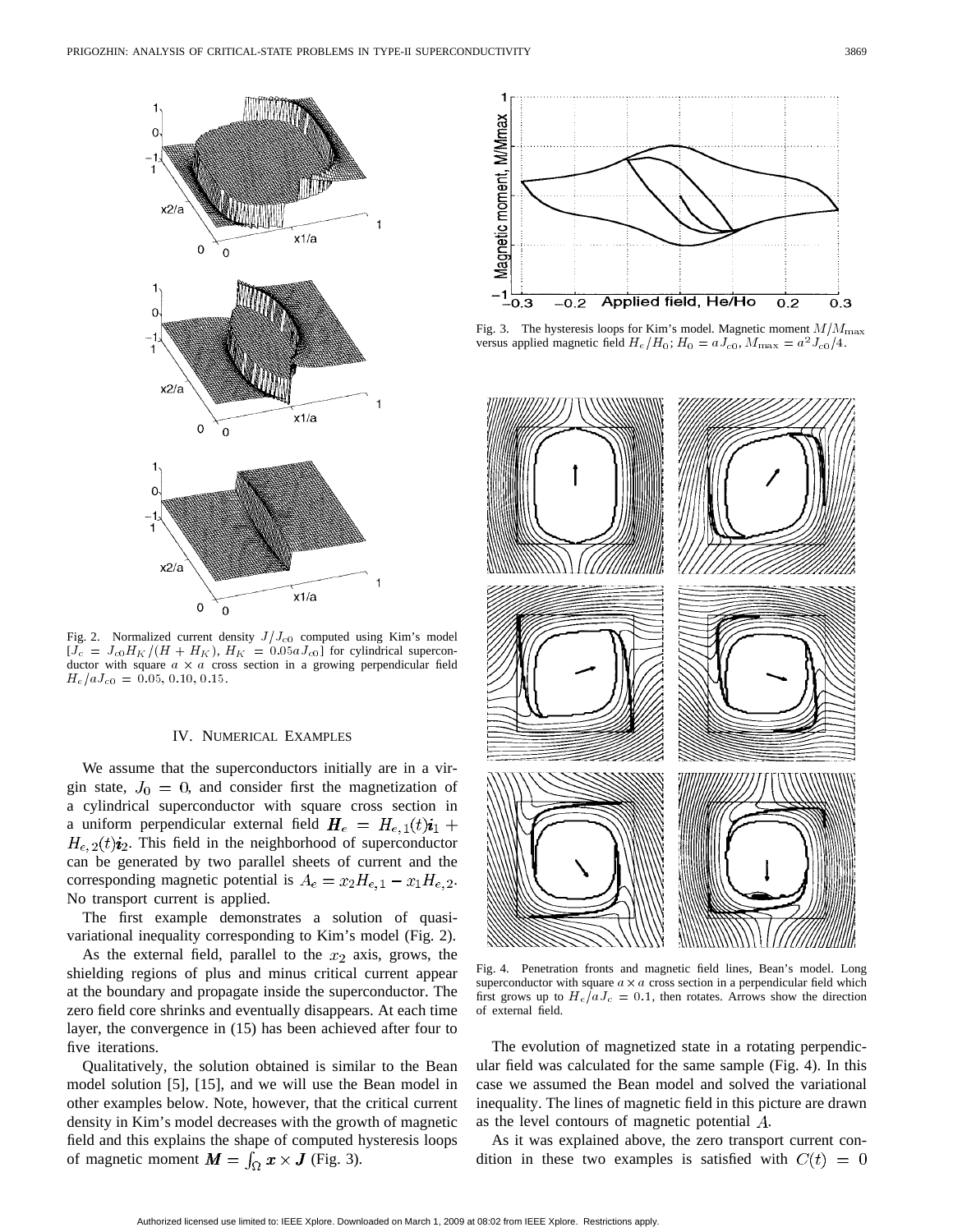

Fig. 5. Cylindrical superconductor with an asymmetric cross section; penetration fronts and magnetic field lines. The uniform external magnetic field is directed vertically,  $H_e/aJ_c = 0.1, 0.2, 0.3, 0.2, 0.1, 0.0, -0.1, -0.2$  (*a* is the cross section height).



Fig. 6. Penetration fronts and magnetic field lines. Cross section is a sector with the radius R and central angle  $3\pi/2$ . The transport current:  $I_{\rm tr}/JcR^2 = 1, 2, 1, 0.$ 

in (5) due to the symmetry of the cross section and the chosen external potential. In such cases the integral constraint in (10) may be omitted. In the general case, however, this condition is necessary and we took it into account to simulate the magnetization of a cylindrical superconductor with an asymmetric cross section (Fig. 5). Also, in this example no transport current is applied. The external uniform magnetic field first grows, and the zero field core shrinks as the regions of shielding critical currents propagate inside the superconductor. Then, as the external field decreases, the current density changes its direction near the sample surface. The moving boundary between regions of plus and minus critical current densities becomes really complicated in this case.

Let us now consider a problem with the transport current and zero external field (Fig. 6). Numerical simulation shows that, as the transport current increases, an expanding region of the critical current density appears near the sample surface; this region surrounds a shrinking zero field (and zero current) core. The boundary of the core remains stationary as the applied current decreases, but a new front appears at the sample surface and a region of the opposite critical current starts to propagate inside the superconductor. In this and the previous example,

the Lagrange multiplier technique (16) was used with  $\kappa = 0.3$ . Not more than five to eight iterations were needed.

The next two examples (Figs. 7 and 8) show axisymmetric magnetization of two samples, a hollow ball and a cone, in a growing external field. This uniform field  $H_e = H_e(t)i_z$ generated inside a long solenoid corresponds to magnetic potential  $A_e = rH_e/2$ . In this geometry, the magnetic field lines can be drawn as the contours of  $rA$ .

As the last example, let us consider the magnetization of an infinite tape. A solution to this problem has been recently presented in [22] and we will use the same set of parameters. Let a coil of radius  $R_c = 1.0$  mm be parallel to the surface of an infinite superconducting tape of thickness 0.2 mm and placed at a height 0.4 mm above the tape surface. The magnetic field induced by the coil current  $I$  penetrates the tape and may be felt in the half-space below the tape if this current is strong enough (Fig. 9). In this case, the external field is not uniform and a known expression for the potential of coil current should now be substituted into the variational inequality.<sup>1</sup>

As the penetration front reaches the tape lower surface, the front breaks into two parts. To account for this change

 ${}^{1}A_{e}$  can be found as  $\int \mathcal{G}J_{e}$  with the delta-function external current.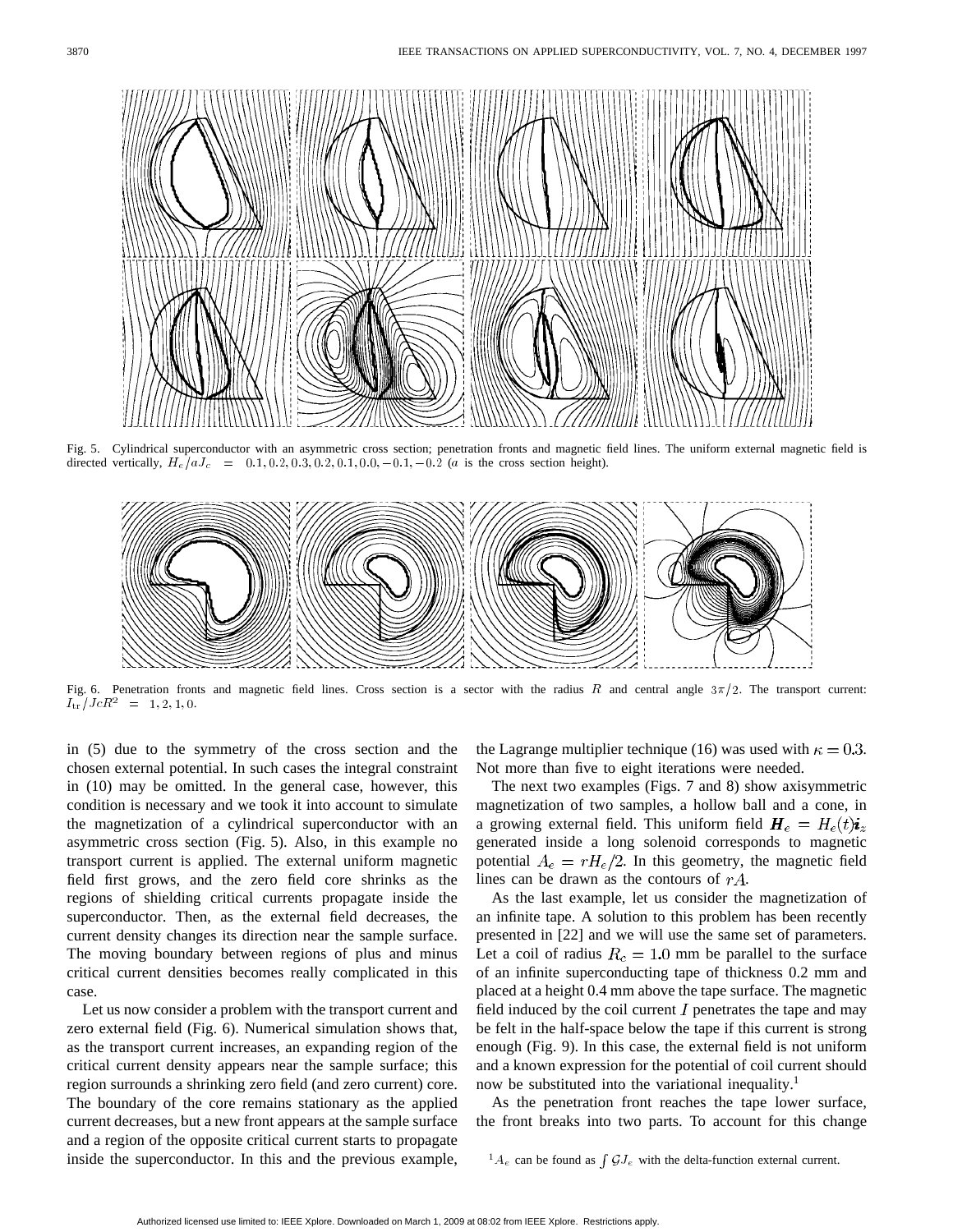

Fig. 7. Magnetization of a hollow ball, Bean's model. External field  $\tilde{H_e}/RJ_c = 0.2, 0.3, 0.4.$ 



Fig. 8. Magnetization of a cone, Bean's model. External field  $H_e/RJ_c = 0.1, 0.3, 0.5.$ 

of free boundary topology, Koo and Telschow [22] derived two different front-tracking algorithms, similar to that in [13]. For each value of coil current, the fronts were sought as the functions of radial coordinate  $z = \Psi(r)$ . However, such a representation is not possible after the breaking point (see Fig. 10), and so only the first part of the solution [22] is correct.

This example demonstrates the advantage of free-marching numerical schemes: they do not need any *a priori* information about the free boundary behavior and are applicable without modifications even if the topology of free boundary changes with time.

Another important feature of the presented numerical method is that all the calculations are confined to the region of superconductor. Solving an exterior problem (see [16] and [17]) seems to us more difficult and less efficient than solving the variational inequality (11) with a nonlocal operator.

# V. GENERAL CURRENT–VOLTAGE RELATIONS

The numerical scheme presented above for the Bean and Kim models may be generalized for models with arbitrary current–voltage laws. For simplicity, we consider the constitutive laws which do not depend on the magnetic field.

Let us assume  $E(J)$  is a monotone graph and, following Bossavit [16], define a function  $u(J) = \int_0^J E(s) ds$  and a convex functional  $\mathcal{U}[J] = \int_{\Omega} u(J)$  for two-dimensional, for axisymmetric configurations. It can be



Fig. 9. Magnetization of superconducting tape, Bean's model. Left edge of pictures is the central axis of the coil. Coil current:  $I/J_c R_c^2 = 0.3, 0.5, 0.7$ .

shown that  $E \in E(J)$  everywhere in  $\Omega$  if and only if

$$
\mathcal{U}[J']-\mathcal{U}[J]\geq (E,\,J'-J)
$$

for any  $J'$  (the electric field E is a subgradient of the functional  $U$ , see [16]).

For axisymmetric problems, using (7) we immediately obtain that  $J$  satisfies the variational inequality

$$
\mathcal{U}[J'] - \mathcal{U}[J] + (\partial_t A_i[J] + \partial_t A_e, J' - J) \ge 0 \tag{17}
$$

for any test function  $J'$ . To solve this variational inequality numerically, it is convenient to start with the implicit finite difference approximation of (17) in time and to seek, at each time layer, such current density  $J$  that

$$
\tau(U[J'] - U[J]) + (A_i[J] - A_i[\hat{J}] + A_e - \hat{A}_e, J' - J) \ge 0
$$

for any  $J'$  (here  $\tau$  is the time step). Using standard convex analysis arguments, it is easy to show that the problem obtained is equivalent to the optimization problem

$$
\min_{I} \{\tau \mathcal{U}[J] + \mathcal{F}[J] \} \tag{18}
$$

where  $\mathcal F$  is as in (14). After the piecewise constant finite element approximation in space, this problem can be solved numerically.

A variational inequality, similar to inequality (17), can be derived for the current density in cylindrical superconductors if we additionally demand that the solution and test functions satisfy the constraint (6). Indeed, then  $(C(t), J' - J) = 0$  and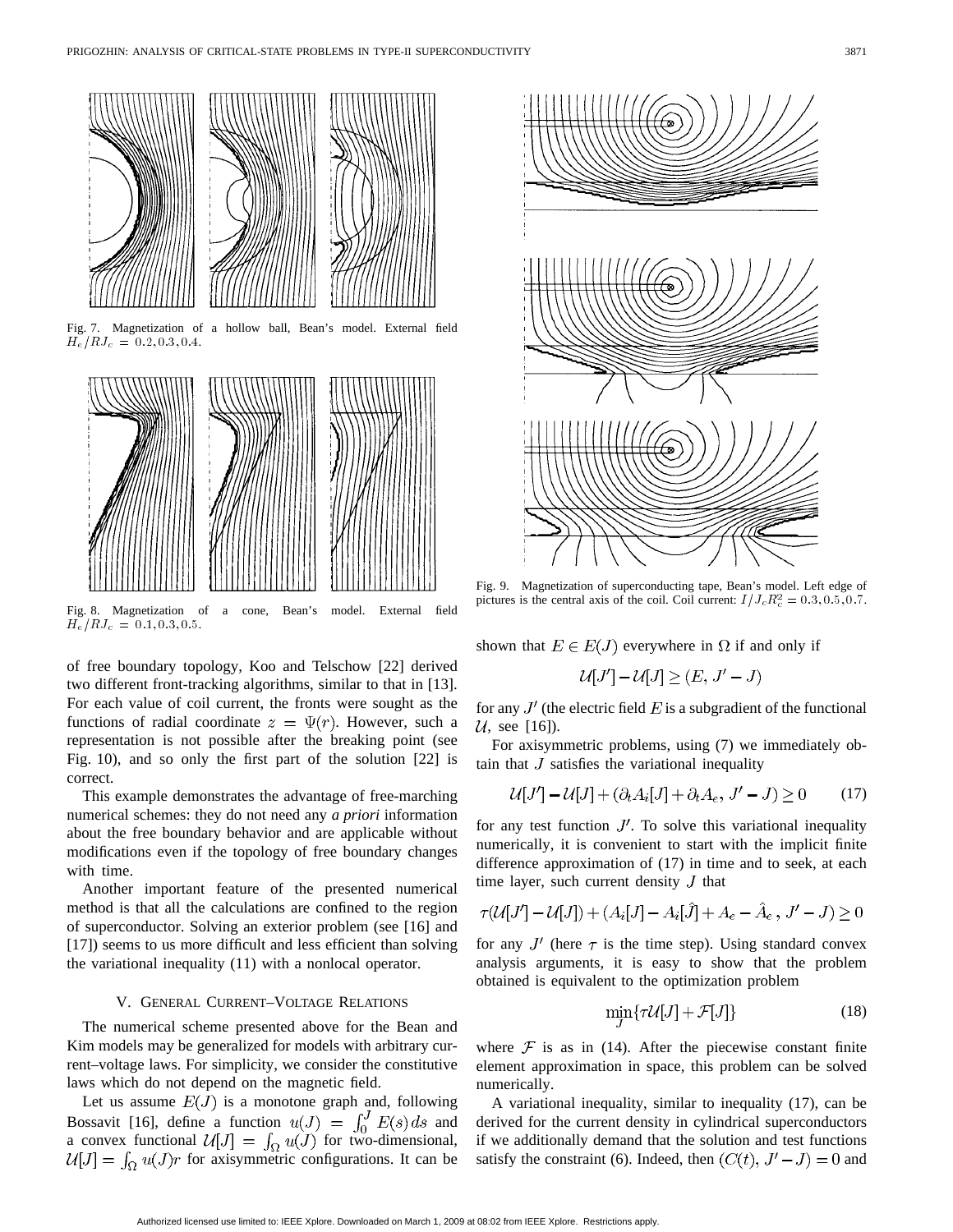

the inequality can be derived as this was done above. Correspondingly, for the cylindrical configuration, optimization in (18) should be performed over the set of functions satisfying (6).

Note that the time step appears in the optimization problem (18), although in (14) it does not. This is because the criticalstate problems are rate independent only in case of a Bean-like  $E(J)$  constitutive law [Fig. 1(a)]. For this law

$$
U[J] = \begin{cases} 0, & \text{if } |J| \le J_c \text{ in } \Omega, \\ \infty, & \text{otherwise} \end{cases}
$$

and (14) is recovered. For  $E(J)$  laws as on Fig. 1(b) and (c), the functional  $U$  is finite for any current.

### VI. BEAN'S MODEL AS A HELE–SHAW PROBLEM

Although the variational reformulation of Bean's model is convenient for numerical solution, a different representation offered below leads, possibly, to a deeper insight into this model.

Let us consider first the magnetization model with a power current–voltage law (1). With this law, (9) is the porous medium equation. Instead of coupling (9) with an exterior problem, we may employ (5) as a nonlocal boundary condition

$$
\{E + \partial_t A_i[J] + \partial_t A_e + C(t)\}\big|\partial\Omega = 0\tag{19}
$$

where  $E = E(J)$ ,  $\partial\Omega$  is the boundary of  $\Omega$ , and the unknown  $C$  is determined by (6). Equivalently, since

$$
\partial_t A_i[J] = \mu_0 \int_{\Omega} \mathcal{G} \partial_t J = \int_{\Omega} \mathcal{G} \Delta E
$$

$$
= \int_{\partial \Omega} [\mathcal{G} \partial_n E - E \partial_n \mathcal{G}] - E
$$

we can write this condition as

$$
\left\{\partial_t A_e + C(t) + \int_{\partial\Omega} \left[\mathcal{G}\partial_n E - E\partial_n \mathcal{G}\right]\right\}\Big|_{\partial\Omega} = 0. \quad (20)
$$

Let us assume

$$
|J_0| \le J_c \tag{21}
$$

and consider the behavior of this problem solution as the power  $m$  in (1) tends to infinity. Such limit of the porous medium equation is well studied for the Cauchy problem, and our asymptotic arguments below may be compared with those in [23]. However, in our case the dynamics are governed by a nonhomogeneous boundary condition and the limiting solution is not stationary (for the Cauchy problem such solution is trivial,  $J \equiv J_0(\mathbf{x})$ , if (21) is satisfied).



Fig. 11.

Using the normalized variables  $j = J/J_c$  and  $e = E/E_c$ and inverting the current–voltage relation (1), we can rewrite (9) as  $\tilde{\mu}_0 \partial_t j(e) = \Delta e$ , where  $j(e) = |e|^{1/m}$  sign(e) and  $\tilde{\mu}_0 = \mu_0 J_c / E_c$ . Differentiating, we obtain

$$
\frac{\tilde{\mu}_0}{m}\,|e|^{1/m}\partial_t e=|e|\Delta e
$$

and, putting formally  $m = \infty$ , arrive at the equation  $e\Delta e = 0$ , or  $E\Delta E = 0$ . Also, the limit of  $j(e)$  power law yields the Bean model relation between E and J, therefore  $|J| \leq J_c$ and  $J = J_c$  sign(E) if  $E \neq 0$ . Note also that if  $|J| < J_c$  the diffusion of current in (9) is extremely slow for large  $m$ , so  $\partial_t J \approx 0$ , and the current density does not change.

These arguments suggest that, as  $m \to \infty$ , the domain  $\Omega$ breaks into subdomains,  $\Omega^+$ ,  $\Omega^-$ , and  $\Omega^0$  in which the current density tends to  $+J_c$ ,  $-J_c$ , and  $J_0(\mathbf{x})$ , respectively (Fig. 11). In each subdomain, the limiting electric field satisfies the equation

$$
\Delta E = 0 \tag{22}
$$

and the continuity of this field is ensured by the condition

$$
E = 0 \tag{23}
$$

on the moving boundaries between the subdomains. Since (9) is a conservation law, at these free boundaries the following balance relation also holds:

$$
[\partial_n E] = -\mu_0 [J] v_n. \tag{24}
$$

Here  $\left[\cdot\right]$  is the jump across the boundary, and  $v_n$  is the normal velocity of the boundary. Equations (22)–(24) supplemented by the nonlocal boundary condition (20) form a Hele–Shaw type problem.

Additionally, the following rule has to be postulated: a new free boundary appears at  $\partial\Omega$ , and a new subdomain starts to grow, whenever the boundary value of  $E$  would otherwise contradict Bean's  $E(J)$  law. Note that in each subdomain E